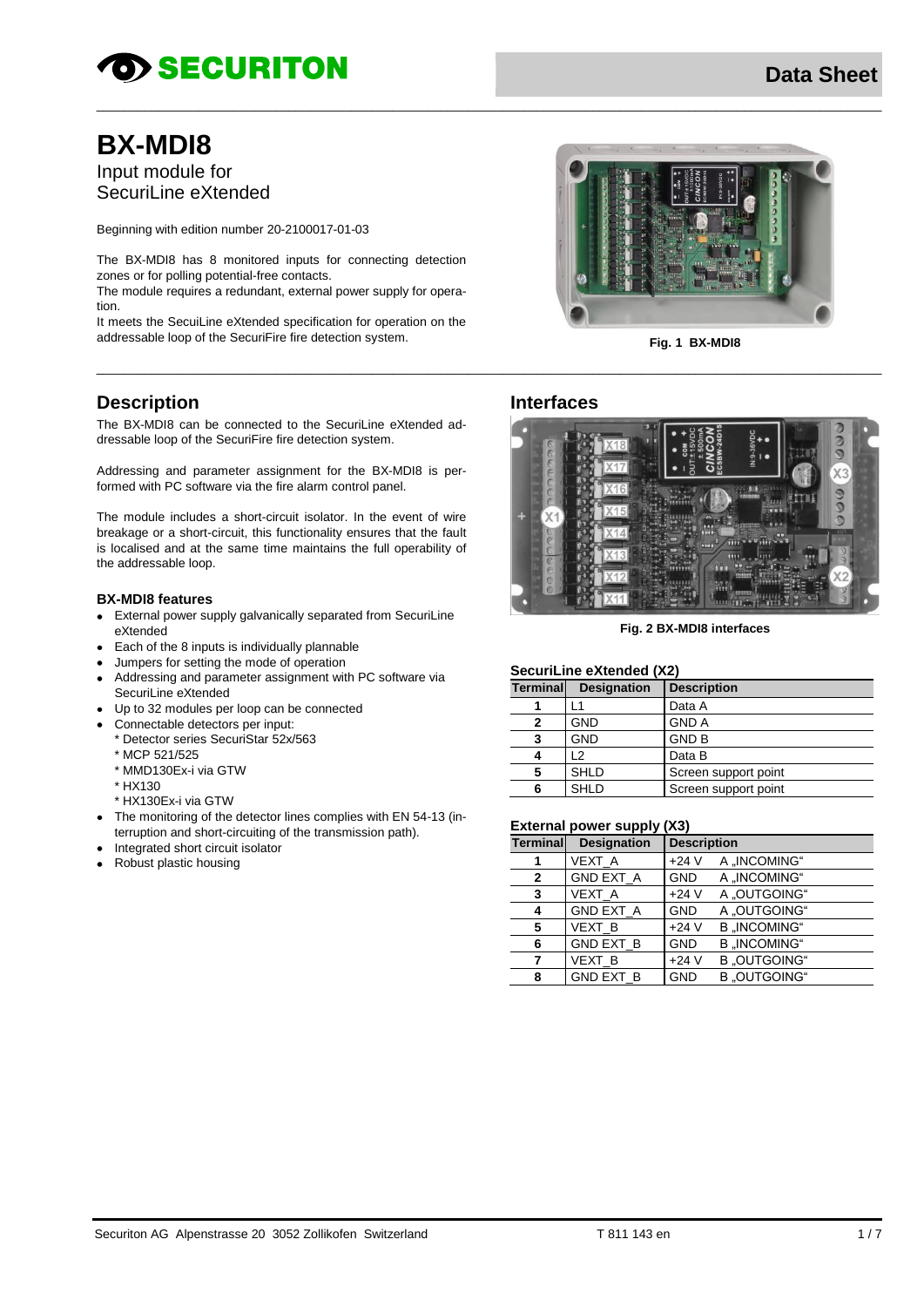#### **Connectors for detection zones and inputs (X1)**

Detection zones and surveyed inputs can be connected to the X1 interface. Every input / line has its own current -limited output driver which supplies the connected peripheral devices with power.

The operation mode and subtype selection is carried out individually for each detection zone and input. This is accomplished by means of software planning (SecuriFire Studio) and with jumper settings X11 to X18 on the module. If the jumper setting does not match the planning, a fault is reported on the SCP after startup.

| Input no. | <b>Designation</b> | <b>Function</b> | Jumper no.      |  |
|-----------|--------------------|-----------------|-----------------|--|
|           | COM <sub>8</sub>   | GND             | X18             |  |
| 8         | LINE <sub>8</sub>  | $+24V$          |                 |  |
| 7         | COM <sub>7</sub>   | <b>GND</b>      |                 |  |
|           | LINE <sub>7</sub>  | $+24V$          | X <sub>17</sub> |  |
|           | COM <sub>6</sub>   | <b>GND</b>      |                 |  |
| 6         | LINE <sub>6</sub>  | $+24V$          | X16             |  |
|           | COM <sub>5</sub>   | <b>GND</b>      | X <sub>15</sub> |  |
| 5         | LINE <sub>5</sub>  | $+24V$          |                 |  |
| 4         | COM <sub>4</sub>   | <b>GND</b>      | X14             |  |
|           | LINE <sub>4</sub>  | $+24V$          |                 |  |
|           | COM <sub>3</sub>   | <b>GND</b>      | X13             |  |
| 3         | LINE <sub>3</sub>  | $+24V$          |                 |  |
| 2         | COM <sub>2</sub>   | <b>GND</b>      | X <sub>12</sub> |  |
|           | LINE <sub>2</sub>  | $+24V$          |                 |  |
|           | COM <sub>1</sub>   | <b>GND</b>      | X11             |  |
| 1         | LINE <sub>1</sub>  | $+24V$          |                 |  |

### **The following applies to all jumpers from X11 to X18:**

| VdS<br>VdS<br>НX | "Detection zone" mode of operation<br>Detection zones<br>SecuriStar 521 / 523 / 563<br>Conventional MCP<br>MMD130 Ex-i<br>HX 130<br>HX 130 Ex-i (NOT VdS compliant!)<br>"Surveyed input" mode of operation<br>• Surveyed input 26K7 |
|------------------|-------------------------------------------------------------------------------------------------------------------------------------------------------------------------------------------------------------------------------------|
| VdS<br>НX        | "VDS" mode of operation<br>Surveyed input 3K<br>VdS extinguishing input<br>Valve monitoring                                                                                                                                         |

### **How the modes of operation work**

All modes of operation supported by the BX-MDI8 function in accordance with the current increase principle. A defined resistance at the end of each stub line serves as line monitor. In the event of actuation, a defined alarm resistance must be switched parallel to the terminal resistor.

The terminal resistor is monitored for creeping wire breakage and short-circuit when quiescent.



### **"Detection zone" mode of operation**

| <b>Detector</b>                  | ৽<br>Number of<br>detectors<br>per alarm<br>line | <b>Detector</b><br>base                       | Termination<br>resistance<br>0,5 W 5% |
|----------------------------------|--------------------------------------------------|-----------------------------------------------|---------------------------------------|
| <b>SCD 563</b><br><b>TCD 563</b> | max. 32                                          | <b>USB 501-x</b>                              | $3 k\Omega$                           |
| <b>MCP 521</b><br><b>MCP 525</b> | max. 10                                          |                                               |                                       |
| MMD130 Ex-i                      | max. 10                                          | USB 501-7 Ex-i<br>(via safety barrier<br>GTW) | 4,7 k $\Omega$                        |

| ORM130 Ex-i         |         | 143 Ex-i            |                     |
|---------------------|---------|---------------------|---------------------|
| <b>WDM 215 Ex-i</b> | max. 10 | (via safety barrier | 4,7 k $\Omega$      |
| <b>WMM 216 Ex-i</b> |         | GTW)                |                     |
| SSD 521             | max. 32 | <b>USB 501-x</b>    | $3 k\Omega$         |
| <b>UTD 521</b>      |         |                     |                     |
| <b>ORM 130 A/Y</b>  |         |                     |                     |
| <b>ORM 130 A/K</b>  | max. 30 | 143, 143 K          | $3 \text{ k}\Omega$ |
| <b>WDM 215 A</b>    |         |                     |                     |
| <b>WMM 216 A</b>    |         |                     |                     |
| <b>UFM 840</b>      | max. 4  | 143, 143 K          | $3 k\Omega$         |
| <b>DFM 435 Wx</b>   | max. 10 |                     | $3 k\Omega$         |

#### **"Surveyed input" mode of operation**

|                        | <b>Termination resis-</b><br>tance           | <b>Alarm resistance</b>    |
|------------------------|----------------------------------------------|----------------------------|
| Surveyed input<br>26K7 | $26.7 \; \text{k}\Omega \pm 5 \; \%$ ; 0,5 W | 18,2 k $\Omega$ ±5 %:0,5 W |

#### **"VDS" mode of operation**

|                              | <b>Termination resis-</b><br>tance | Alarm resistance                                                        |
|------------------------------|------------------------------------|-------------------------------------------------------------------------|
| VdS-extinguish-<br>ing input | 3.3 k $\Omega$ ±5 %; 0.5 W         | 680 $\Omega$ ±5 %; 1 W                                                  |
| Surveyed input<br>3K         | $3 k\Omega \pm 5 \%$ ; 0,5 W       | 1.5 k $\Omega$ ±5 %; 0,5 W                                              |
| Valve monitoring             | $3 k\Omega \pm 5 \%$ ; 0,5 W       | 1.5 k $\Omega$ ±5 %; 0.5 W<br>$(1,5 \text{ k}\Omega \text{ pre-alarm})$ |
| Input<br>DFG-60 BLK3         | $3 k\Omega \pm 5 \%$ ; 0,5 W       | 1,5 k $\Omega$ ±5 %; 0,5 W                                              |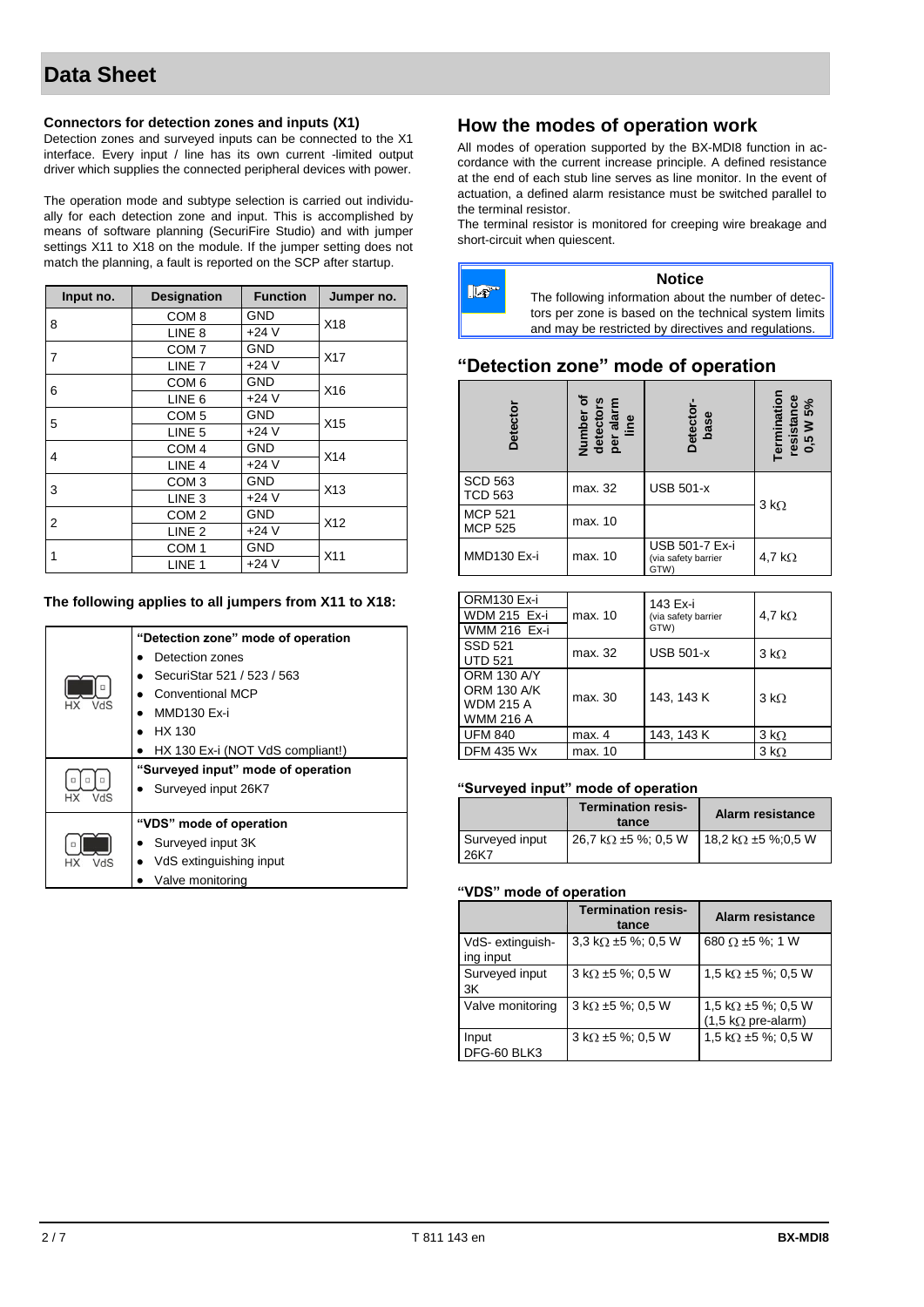### **Power requirement**

When both detectors and modules are operated on an addressable loop, note that the BX-MDI8 has a higher power consumption than a detector. For security reasons a maximum of 32 BX-MDI8s are permitted per addressable loop.

A tool is available for calculating the maximum possible loop length and the maximum number of participants.

### **Planning and projection**

| <b>Notice</b>                                                                                        |
|------------------------------------------------------------------------------------------------------|
| Planning is to be carried out in accordance with the<br>applicable standards and directives.         |
| According to EN54 a max. of 32 detectors are per-<br>mitted per BX-MDI8.                             |
| Automatic and non-automatic detection zones cannot<br>be combined on a stub line due to regulations. |
|                                                                                                      |

The BX-MDI8 can be operated in the SecuriLine as well as in the SecuriLine eXtended mode.

The desired function can be assigned to each input with SecuriFire Studio. Also, the mode of operation of each input on the module must be set with the appropriate jumper.

An external power supply compliant with EN 54-4 is required to operate the BX-MDI8.

If the BX-MDI8 and power supply are mounted at separate locations, the power supply line must be redundantly implemented with separate fusing.

The external power supply must be dimensioned to the maximum power consumption of the connected peripheral devices, dimensioned to the bridging time and the maximum lengths of the power supply line.

Supplying power to multiple BX-MDI8 modules from the same power supply is permitted only if all detectors and inputs are located in the same fire sector.

Due to the high power consumption, a length calculation must be performed for the BX-MDI8 power supply lines.

### **Connection examples**

**Connection principle**



**Connection the SecuriLine eXtended and the external power supply**



**Fig. 4 Connection the SecuriLine eXtended and the external power supply**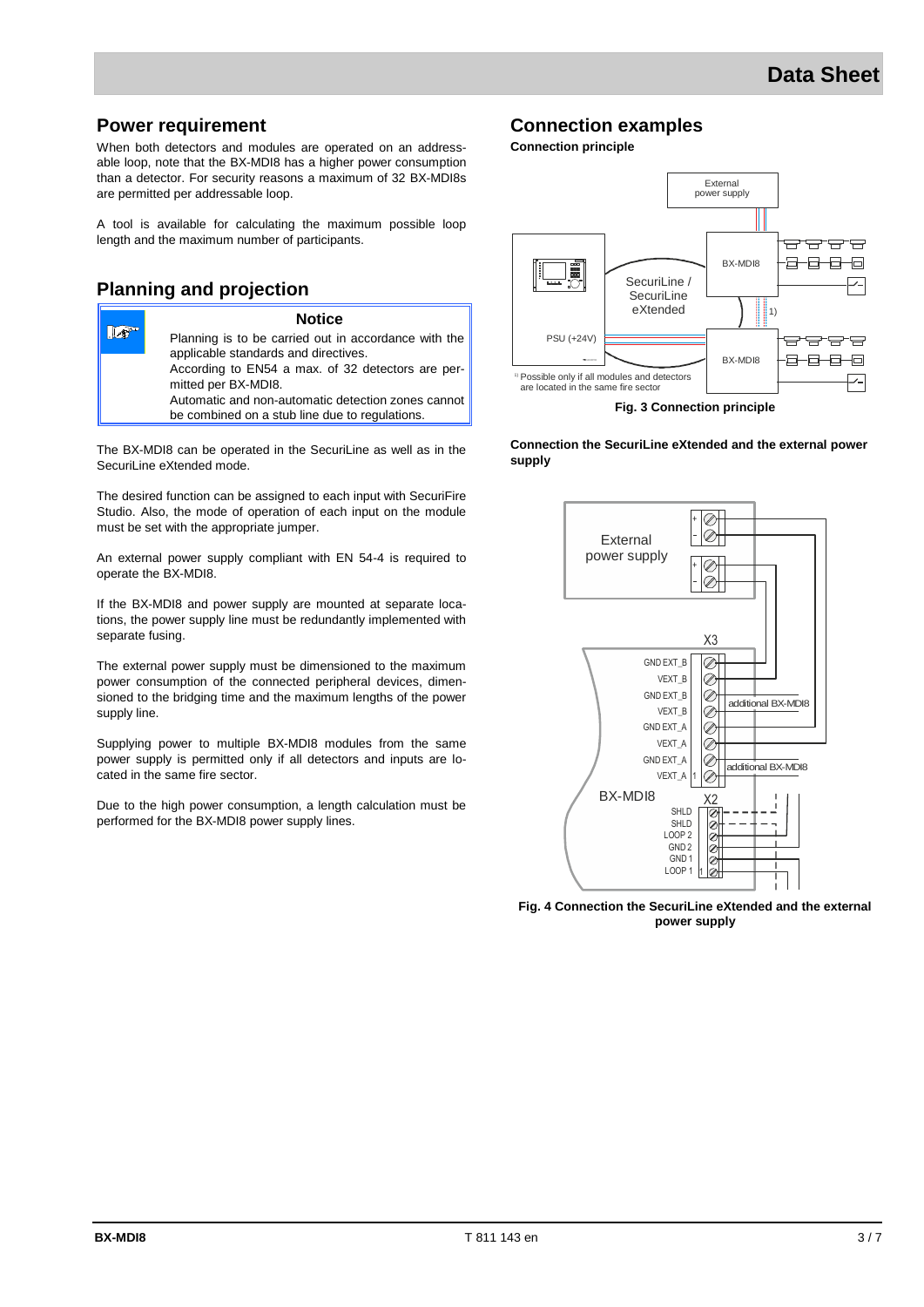### **Data Sheet**

#### **Connecting the detector series 521 / 523 / 563 and MCP 521 / 525**



**Fig. 5 Connecting detector base USB 501**







**Fig. 7 Connecting MCP 525 manual call points**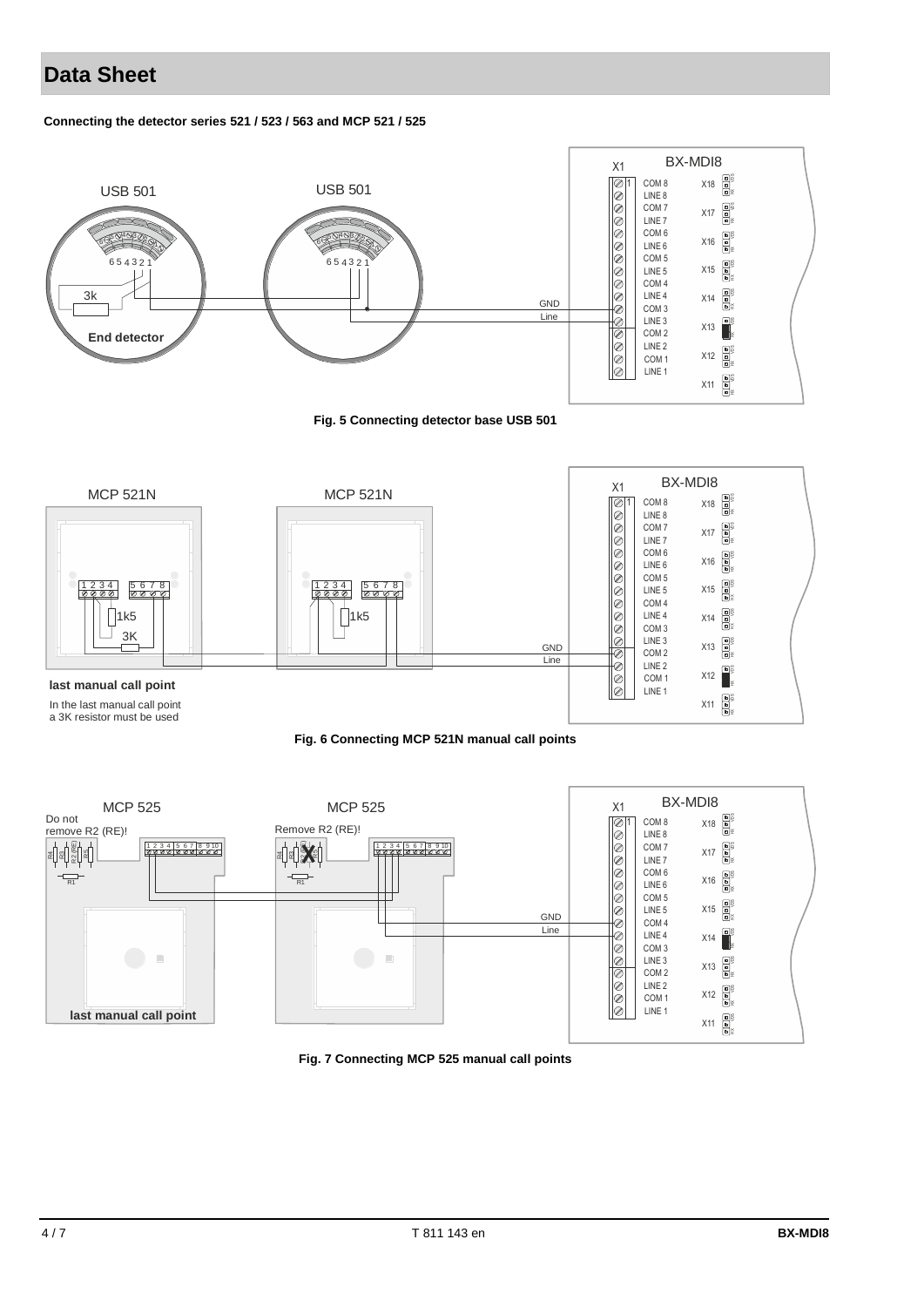### **Data Sheet**

#### **Connecting the detector series MMD130 Ex-i with direct current isolating transformer GTW 01**



**Fig. 8 Connecting detector base USB501-7 Ex-i with direct current isolating transformer GTW 01**

#### **Connecting the detector base 143 Ex-i with direct current isolating transformer GTW 01**



**Fig. 9 Connecting the detector base 143 Ex-i with direct current isolating transformer GTW 01**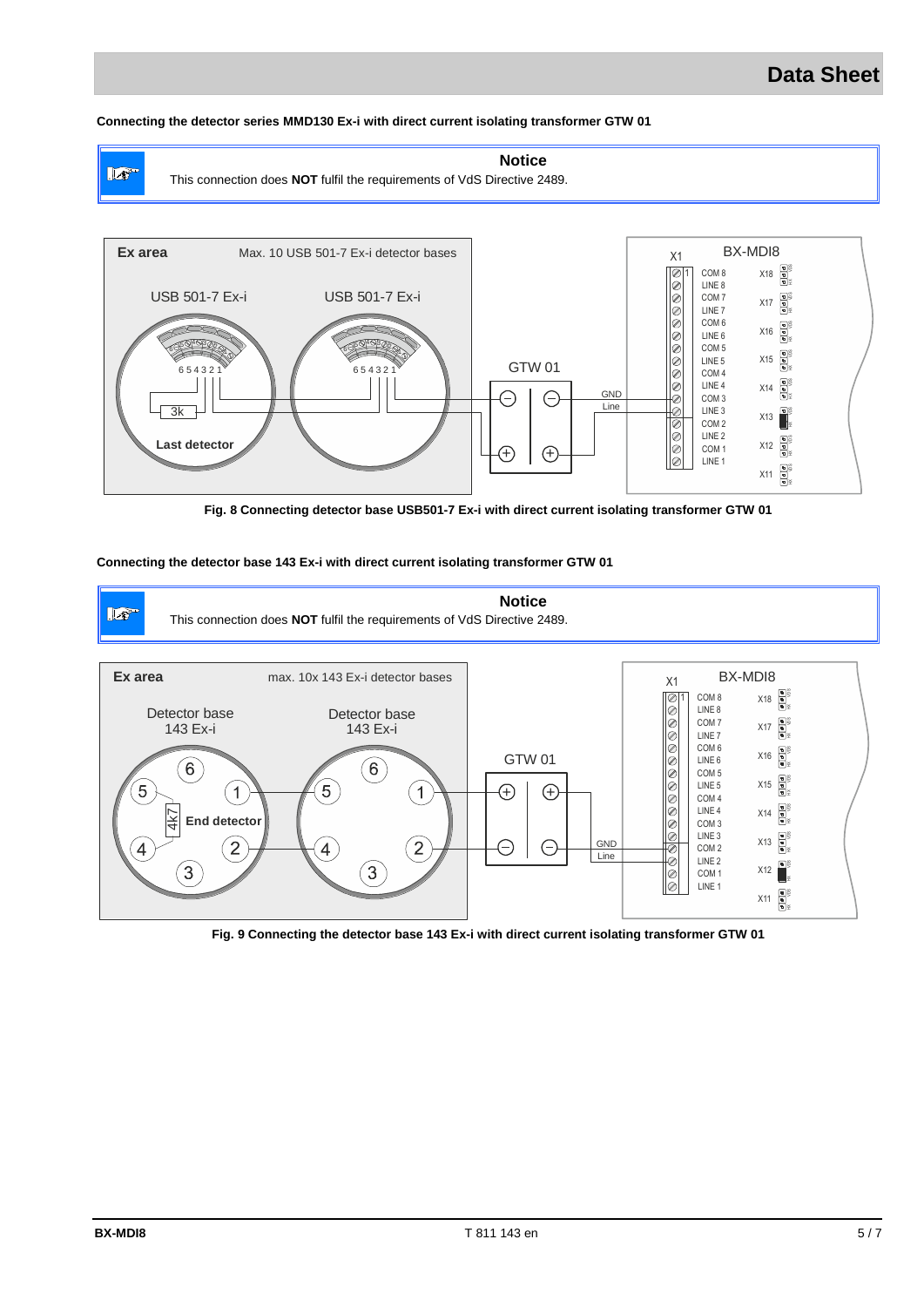### **Data Sheet**

#### **Connecting surveyed inputs**



**Fig. 10 Connecting surveyed input 26K7 / surveyed input 3K**

#### **Connecting extinguishing systems**



**Fig. 11 Valve monitoring / Extinguishing input in accordance with VdS**